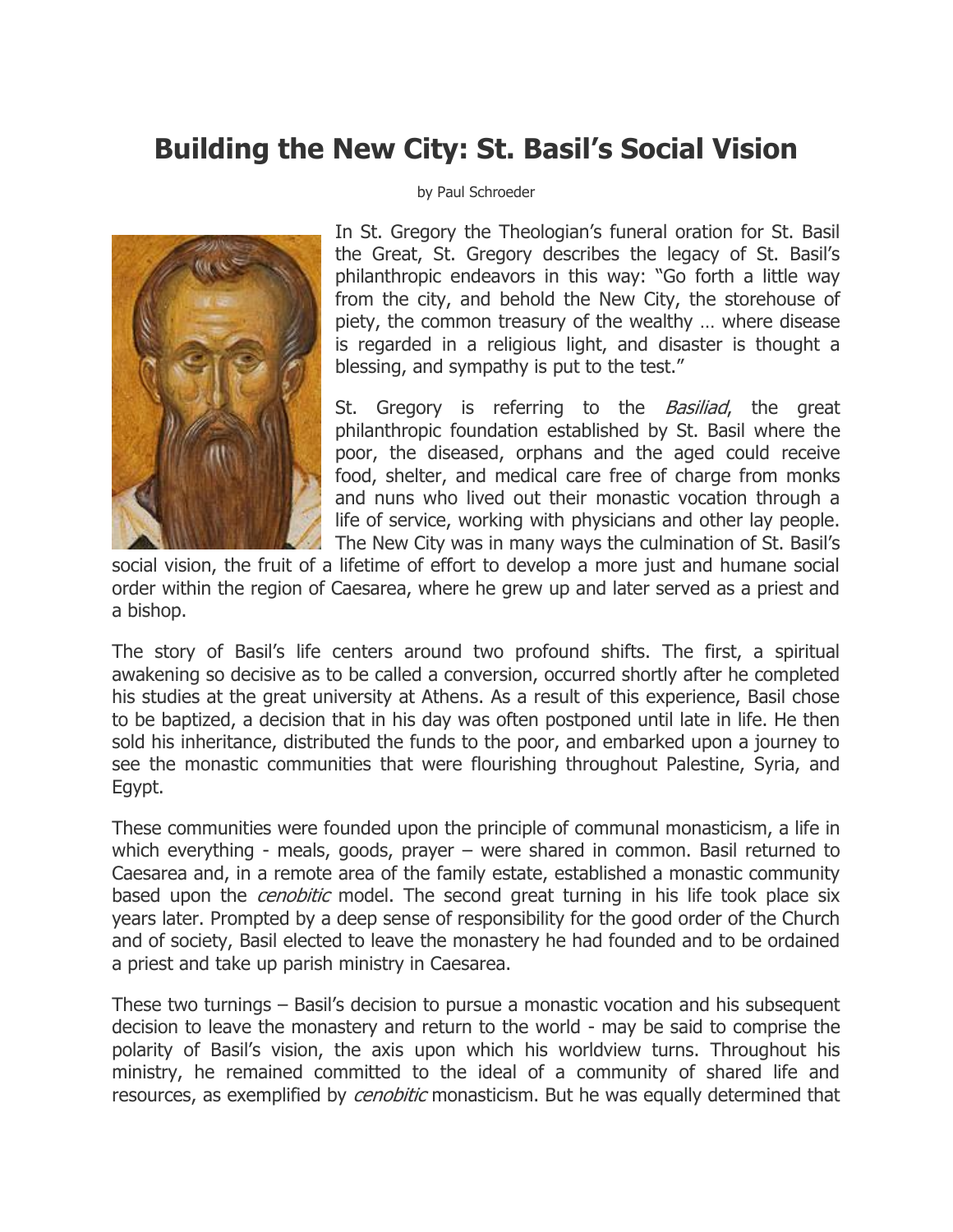this ideal not be limited to the monasteries, but should rather be brought to bear upon the greater society. Basil envisioned an engaged monasticism, urban rather than rural, and dedicated to service to the poor as an essential aspect of monastic practice. His inspiration, as expressed in the New City, was to bring together the involuntary poor and the voluntary poor (monastics) in order to create a new kind of community.

Basil's vision is radical because it represents both a reform of monasticism, calling monks and nuns to return to the world and embrace its cares and sorrows as their own, and a reform of society, advocating the creation of a social order based upon simplicity and sharing rather than competition and private ownership.

Within a few years of Basil's ordination to the priesthood, a catastrophe struck Caesarea and the surrounding area. Rivers and springs dried up and crops failed, resulting in an acute food shortage – famine – throughout the region. It was in this context that Basil preached a series of sermons on the subjects of wealth and poverty, mercy and justice, including the homilies known as To the Rich, I Will Tear Down my Barns, and In Time of Famine and Drought. These homilies may be said to constitute the foundation of the New City, the fundamental basis of Basil's social vision.

In order to understand Basil's social vision and his approach to matters of wealth and poverty, it is instructive to begin by examining his interpretation of the account concerning the rich young ruler and comparing his interpretation with that of some other early Christian commentators. How to understand Christ's injunction to the young man, "If you wish to be perfect, go, sell your possessions, and give the money to the poor, and you will have treasure in heaven; then come, follow me," was a subject of considerable discussion in the early Church.

One interpretive approach to the passage that proved highly influential in subsequent Christian thought was proposed in the early third century by Clement of Alexandria. In his oration *Who is the Rich Man that Will Be Saved?*, Clement focuses upon the young man's unhealthy attachment to worldly goods. According to Clement, Christ is not asking the young man to literally dispense with his possessions, but rather to become a free person by breaking his attachment to them, since the person who is concerned about acquiring or keeping wealth is not truly free. As Clement says, "Christ does not, as some conceive off-hand, bid him throw away the substance he possessed, and abandon his property; but rather bids him banish from his soul his notions about wealth, his excitement and morbid feeling about it, the anxieties, which are the thorns of existence, which choke the seed of life." Clement concludes that the Lord's command aims at "the stripping off of the passions from the soul itself and from the disposition, and the cutting up by the roots and casting out of what is alien to the mind."

In the latter third and early fourth centuries, another reading of the commandment came to great prominence in the Church with the rise of the monastic movement. In contrast with Clement's approach, monastic literature of this period tends to emphasize the need to make a decisive break with the world by fully renouncing and giving away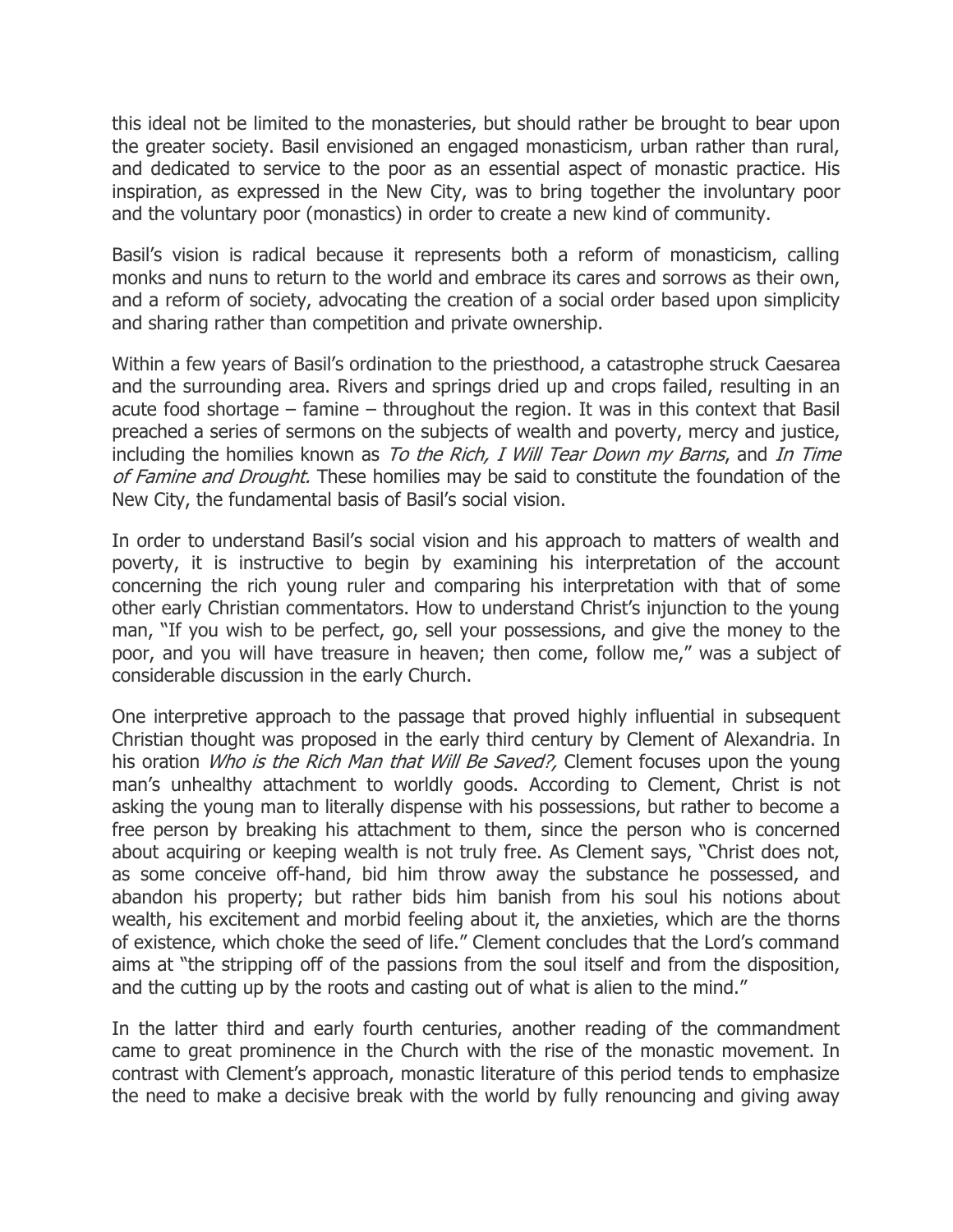one's possessions. According to the *Life of St. Anthony*, written by St. Athanasios, this is precisely what Anthony did after hearing the story of the rich young ruler being read in the church: "Anthony, as though God had put him in mind of the Saints, and the passage had been read on his account, went out immediately from the church, and gave the possessions of his forefathers to the villagers, so that they should no longer be a burden upon himself and his sister."

The thrust of the monastic approach as exemplified by St. Anthony is not the aid that is rendered to the poor by gifting one's possessions to them, but rather the need to rid oneself of the burden of worldly possessions. In fact, "the poor" as they are referenced in the monastic writings of this period are nearly always the anonymous poor; that is, they remain nameless and faceless, little more than a cipher, a receptacle for discarded possessions.

The tension between these two interpretive constructs – the more figurative approach of Clement vs. the more literal approach of the monastic movement – was ultimately resolved within the Church by making a distinction between those who live out their Christian vocation "in the world" as opposed to those who live as monks and nuns. The former are enjoined not to become overly attached to their material possessions, while the latter fulfill the commandment in its literal sense, which is regarded as the way to perfection. This two-tiered approach to the commandment is eventually codified in the formal distinction between "precepts" and "evangelical counsels" found in Western scholastic theology, while in the East it is expressed through the notion of the "angelic life" in the context of "monastic perfection."

For all their differences, both approaches are united in addressing the spiritual condition of the young man in almost exclusively individual terms; both understand the root problem as residing in his relationship to wealth and worldly goods per se. When we turn to Basil's interpretation of this passage, therefore, it is significant to note that Basil understands the spiritual malady of the rich young ruler not as over-attachment to worldly things, but rather as a violation of the commandment "You shall love your neighbor as yourself." In other words, Basil interprets this story in primarily social rather than individual terms. As he says with regard to the rich young ruler in his treatise  $To$ the Rich:

"It is evident that you are far from fulfilling the commandment and that you bear false witness within your own soul that you have loved your neighbor as yourself. For if what you say is true, that you have kept from your youth the commandment of love and have given to everyone the same as to yourself, then how did you come by this abundance of wealth? Care for the needy requires the expenditure of wealth: when all share alike, disbursing their possessions among themselves, they each receive a small portion for their individual needs. Thus, those who love their neighbor as themselves possess nothing more than their neighbor; yet surely, you seem to have great possessions! How else can this be, but that you have preferred your own enjoyment to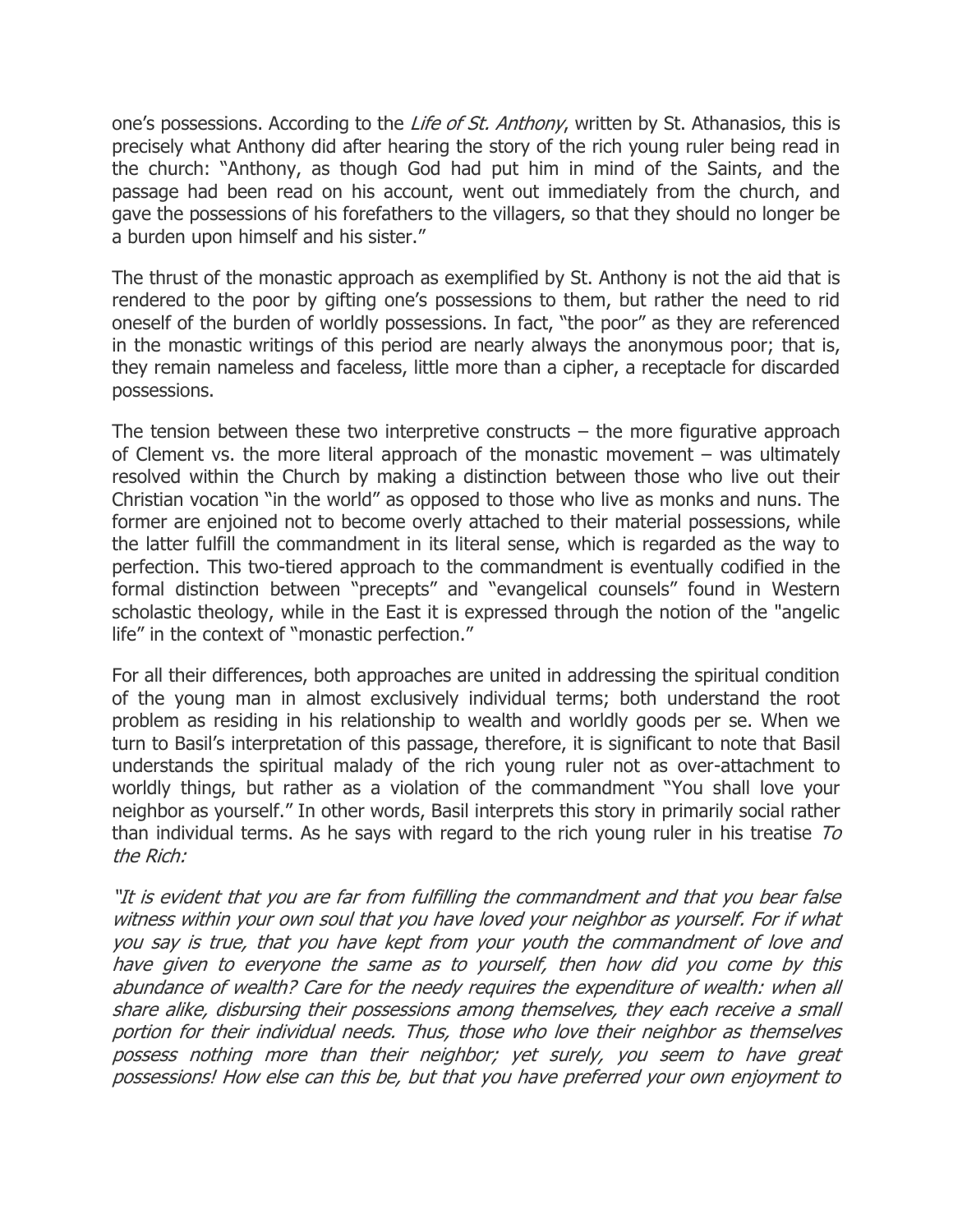

the consolation of the many? For the more you abound in wealth, the more you lack in love."

The commandment to "love your neighbor as yourself" which Basil describes as "the mother of the commandments," is thus the basis for Basil's understanding of Christ's injunction to the rich young ruler. The focus is not on the individual's relationship to wealth and possessions, but rather on the fact that having great wealth while others lack daily necessities constitutes a violation of the law of love.

For this reason, Basil explicitly rejects any attempt to formulate a two-tiered approach to the commandment. In Basil's view, "sell your possessions and give to the poor" is an expression of the law of love, and is therefore equally applicable to all, both monastics and non-monastics. As he states in To the Rich,

Was the command found in the Gospel, "If you wish to be perfect, sell your possessions and give the money to the poor," not written for the married? After seeking the blessing of children from the Lord, and being found worthy to become parents, did you at once add the following, "Give me children, that I might disobey Your commandments; give me children, that I might not attain the Kingdom of Heaven"?

Moreover, in contrast with the "anonymous poor" found throughout much of the monastic literature, Basil's homilies are characterized by a deliberate attempt to humanize and personalize the plight of the poor. Basil brings his powerful gift of rhetoric to bear in order show us the face of our neighbor: the emaciated face of the starving person who has gone blind as a result of malnutrition, the agonized face of a parent forced to sell a child into slavery in order to save the rest of the family from starvation. Basil is determined that the faces of our suffering brothers and sisters should not be ignored or remain hidden from us.

If the commandment to sell one's possessions and give to the poor is an expression of the law of love and thus binding upon all, then the question may be asked, "How is this commandment to be lived out in practical terms?" We may answer by saying that the first characteristic of the New City, the new community envisioned by Basil, is what might be called the ethic of sustainability. In essence, this means that the law of love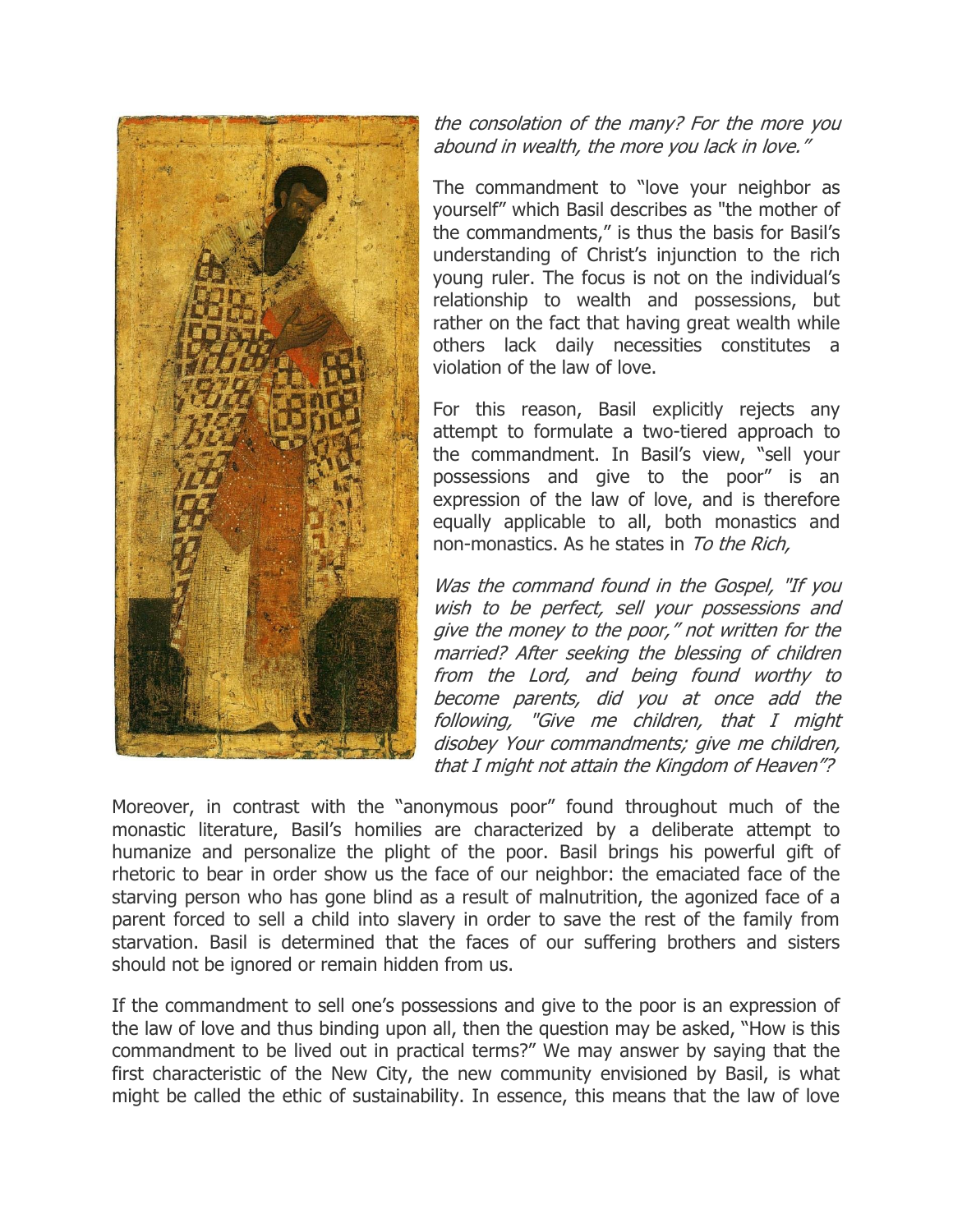

requires us to adopt a way of life that is supportable across the entire population. Basil's social vision is characterized by a commitment to simplicity as a means to ensuring this sustainable way of life for everyone.

Basil states that the fair distribution of resources requires that each person take a "small portion" so that there might be enough for all. He emphasizes simplicity in food, dress, and housing as a way of being that allows for resources to be fairly distributed. With regard to housing, he emphasizes that Awalls whether great or small serve the same purpose." With reference to interior furnishings he asks the rhetorical question, "What better service do

silver encrusted tables and chairs or ivory inlaid beds and couches provide than their simpler counterparts?" Concerning food and clothing, he says, "Two lengths of cloth are sufficient for a coat, and a single garment fulfills every need with regard to clothing … A single loaf of bread is enough to fill your stomach." He harshly criticizes the wealthy of his day for their excessive consumption -sumptuous meals, lavish dress, large and ornately decorated houses B which he sees as directly linked to the plight of the poor.

As he says in To the Rich, "You gorgeously array your walls, but do not clothe your fellow human being; you adorn horses, but turn away from the shameful plight of your brother or sister; you allow grain to rot in your barns, but do not feed those who are starving; you hide gold in the earth, but ignore the oppressed!"

Like St. John Chrysostom and many other Fathers of the Church, believes that God has provided enough food, land, and usable materials to satisfy the needs of all. These resources, however, are limited commodities, and must therefore be shared out equitably. When some people use or hoard excessive amounts of resources, there will necessarily be less for others to use. As he says in the homily, I Will Tear Down my Barns, "If we all took only what was necessary to satisfy our own needs, giving the rest to those who lack, no one would be rich and no one would be poor."

The corollary to Basil's teaching with regard to the ethic of sustainability is what might be called the "distributive mandate." The content of the distributive mandate is that whatever one has that is "extra," over and above one's actual needs, should be given to those who have less. Basil describes this process with a beautiful Greek word, epanision, which literally means "to restore the balance." The distributive mandate is essentially a responsibility to observe the commandment of love by sharing with others. In one of his most often quoted passages, Basil says, "The bread you are holding back is for the hungry, the clothes you keep put away are for the naked, the shoes that are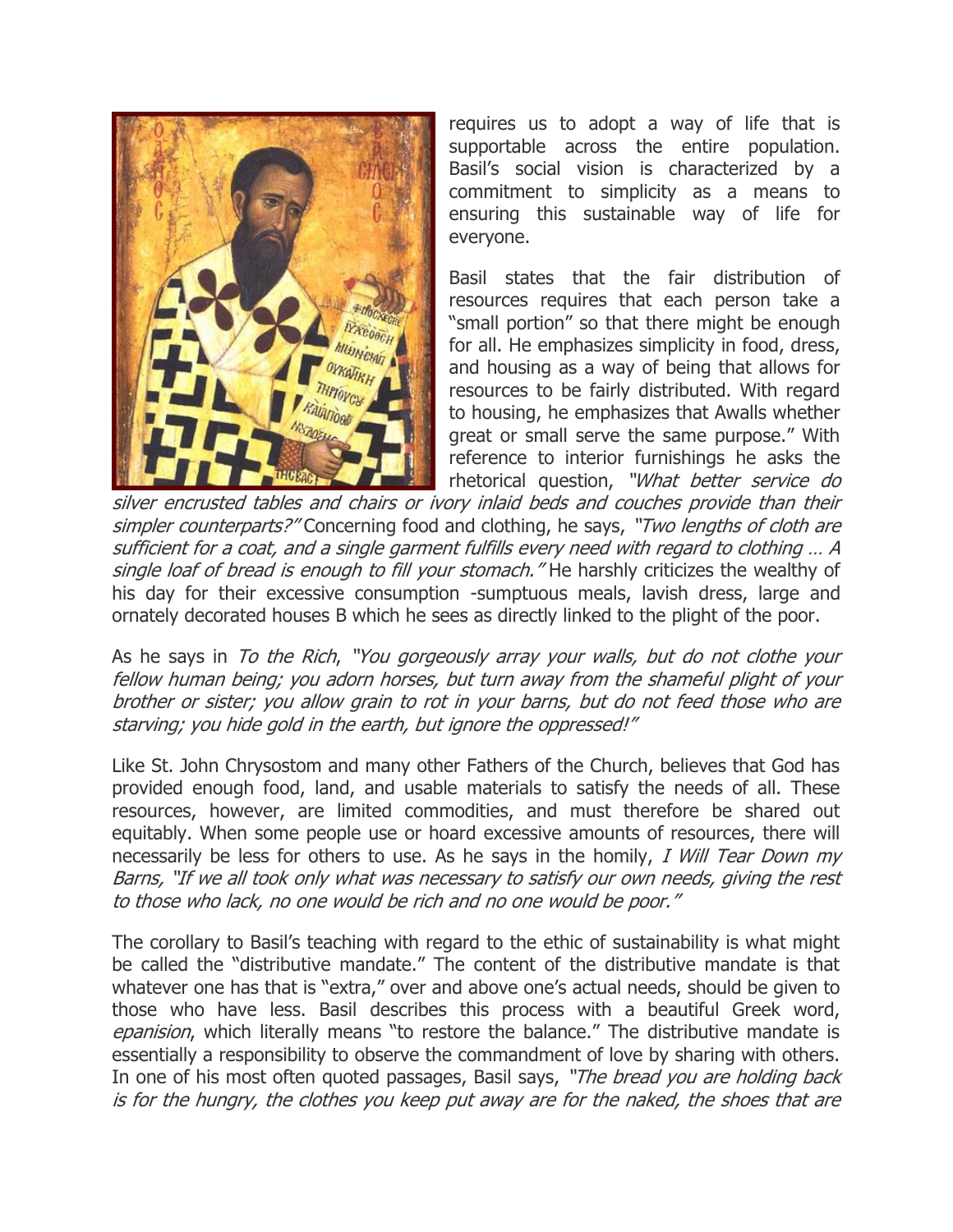## rotting away with disuse are for those who have none, the silver you keep buried in the earth is for the needy."

Yet the apparent simplicity of the distributive mandate is complicated by the human tendency to adjust the definition of "need" to fit one's current level of income. Those

who have more tend to use more. Basil treats this subject in  $I$ Will Tear Down my Barns, which takes as its point of departure the parable of Christ regarding the foolish rich man who said to himself that he would tear down his barns and build larger ones to store his goods. In Basil's treatment of the passage, "tearing down one's barns" becomes a metaphor for describing an expanding baseline of need. For Basil, the "barn" represents our definition of need, what we think we need to live. Thus, "tearing down one's barns" means redefining our needs based upon a change in our circumstances.

In effect Basil says that if we never have any extra to share, this is due to the fact that whenever we find ourselves in possession of a surplus, we immediately adjust our definition of need to fit the new situation. While the foolish rich man in the parable only thought to tear down his barns one time, we are constantly tearing down our mental barns in order to build larger ones, only to tear these down and build them up again:

(You say) "I will pull down my barns and build larger ones." But if you fill these larger ones, what do you intend to do next? Will you tear them down yet again only to build them up once more? What could be more ridiculous than this incessant toil, laboring to build and then laboring to tear down again?

Basil shares with St. John Chrysostom and other Fathers of the

Church the notion that those who possess great resources but refuse to help others are guilty of a kind of theft. "Is not the person who strips another of clothing called a thief?" Basil asks. "And those who do not clothe the naked when they have the power to do so, should they not be called the same?"

Basil goes even further than this. According to him, those who refuse to share with others in time of urgent need, when starvation and disease pose an imminent threat to human life, may be accounted guilty not only of theft, but even of murder. As he writes in the homily, In Time of Famine and Drought, "Whoever has the ability to remedy the suffering of others, but chooses rather to withhold aid out of selfish motives, may properly be judged the equivalent of a murderer." The distributive mandate may thus be summarized in these words from I Will Tear Down my Barns: "You are guilty of injustice towards as many as you might have aided, and did not."